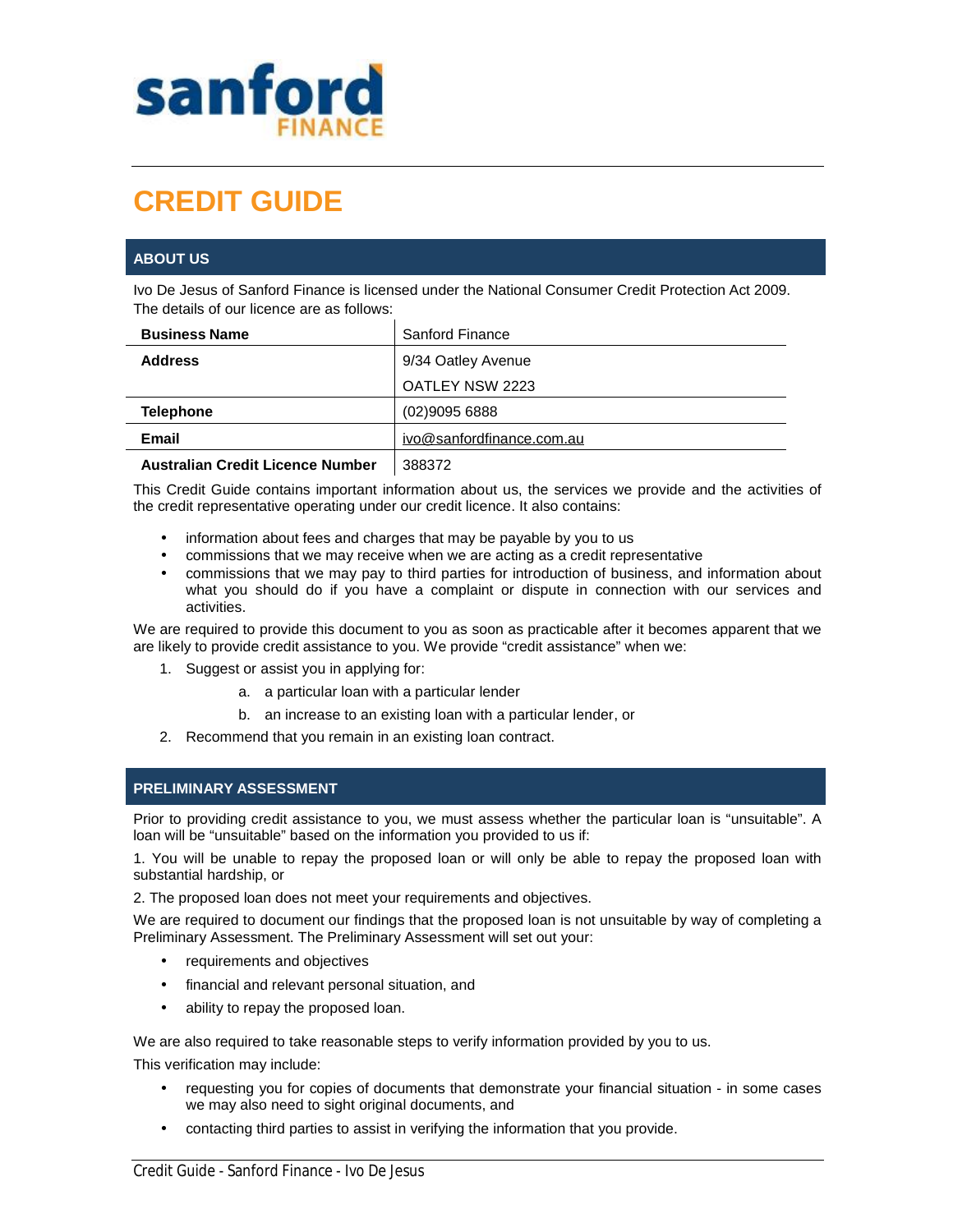

#### **Obtaining a copy of the Preliminary Assessment**

If we provide you with credit assistance, you may request a copy of our Preliminary Assessment anytime for up to 7 years and we must provide you with a copy of the assessment within the following timeframes:

| Your request is made:                     | We will give you your assessment:                     |
|-------------------------------------------|-------------------------------------------------------|
| Before the Credit Day*                    | As soon as possible after we receive your request     |
| Up to 2 years after the Credit Day        | Within 7 business days after we receive your request  |
| Between 2 to 7 years after the Credit Day | Within 21 business days after we receive your request |

\*The Credit Day is the date the credit contract is settled, or the credit limit is increased.

There is no charge for requesting or receiving a copy of the Preliminary Assessment.

## **FEES AND CHARGES THAT ARE PAYABLE BY YOU IN RELATION TO OUR CREDIT ASSISTANCE**

We may charge a fee for providing credit assistance to you. If applicable, details about those fees payable by you will be set out in a Credit Quote which we will give you prior to submitting your loan application.

#### **Other fees and charges**

You may have to pay other fees and charges (such as application fees, valuation costs and other applicable fees) to the lender or other parties. You should review the particular loan contract documentation for further details of any such fees and charges.

## **HOW DO I GET PAID?**

Our aggregator receives commission from the lenders and then pays us commission in relation to loan contracts (such as home and investment property loans) for providing credit assistance.

An upfront commission is payable by lenders in relation to settled (drawn-down) loans and is calculated as a percentage of the loan amount. It is usually paid after settlement of the loan.

Trail commission is payable by lenders in relation to settled (drawn-down) loans. It is calculated monthly on the outstanding loan balance and is paid in arrears.

The upfront and trail commissions that we are paid by lenders are not payable by you. Details of commission to be received will be included in the Credit Proposal Disclosure document that we will provide you with when credit assistance is provided.

From time to time, I may receive a non-commission benefit by way of training, professional development, entertainment, gift, conference attendance, sponsorship, or entry into a competition run by a lender or my aggregator, at no extra cost to you. The nature of such arrangements are temporary, and the occurrence and amounts are often not readily ascertainable, however if they are apparent as a result of assisting you with credit assistance, this will be disclosed to you.

## **OUR LENDER PANEL - CREDIT PROVIDERS**

We are authorised to engage in credit activities and therefore provide assistance to obtain loans for you from a panel of credit providers. The following are the credit providers through which we generally conduct the most business:

- 1. Commonwealth Bank
- 2. AMP
- 3. ANZ
- 4. Bankwest
- 5. ING Direct
- 6. St George Bank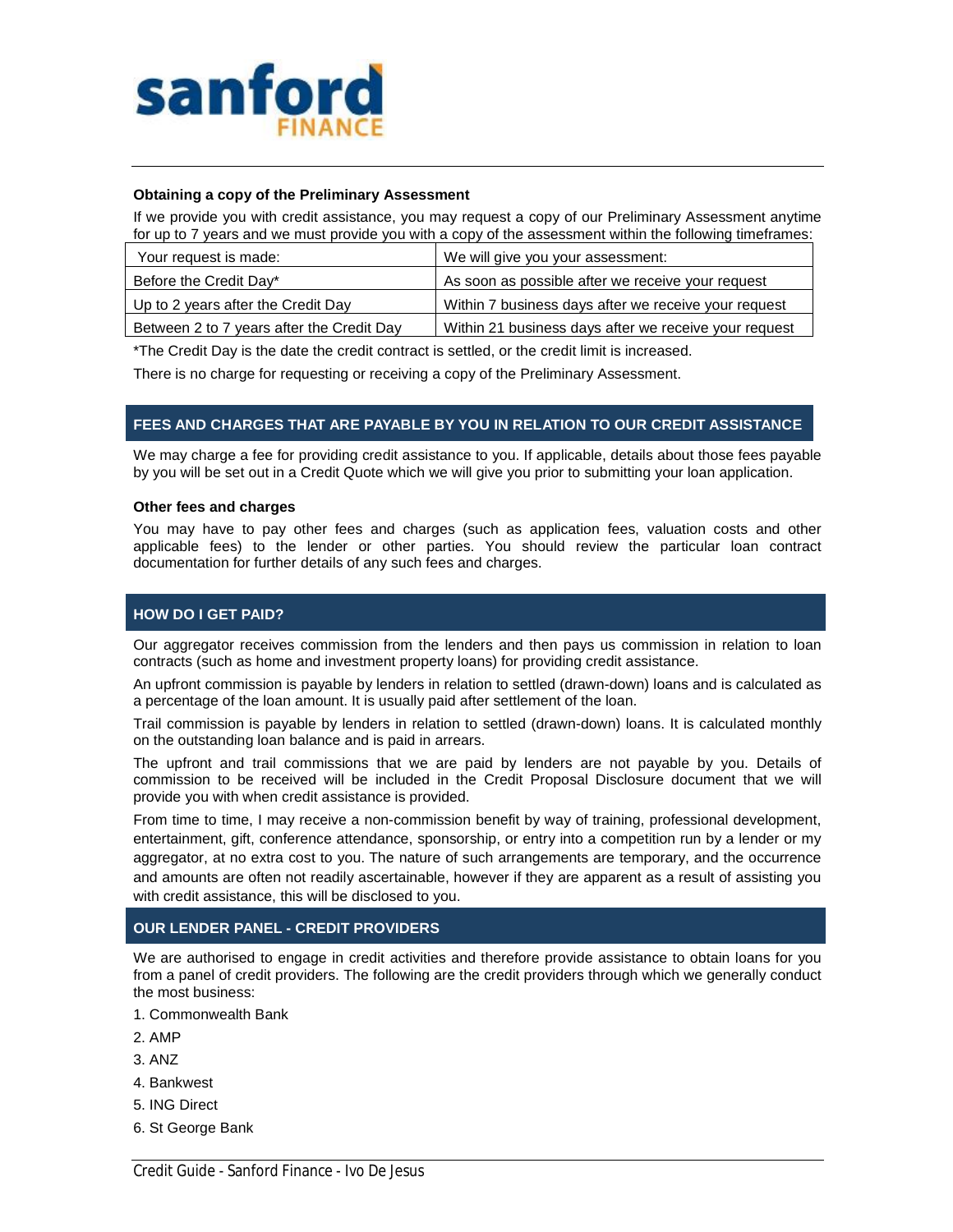

# **OTHER PEOPLE WE DEAL WITH**

#### **Our aggregator**

We have approval to utilise credit providers and their loan products through the services of our aggregator 'Connective Broker Services Pty Ltd ABN 77 161 731 111, Credit Representative 437202 is authorised under Australian Credit Licence 389328'. The aggregator charges us a fee depending on our contract arrangements, consisting of:

- a share of commission that is paid by the particular credit provider
- a membership fee for our business
- a monthly fee for each of our accredited loan writers.

Macquarie Bank Limited has a minority, non-controlling interest in Connective Broker Services Pty Ltd. Commissions paid by Connective's lender panel are transparent and do not influence the broker or consumer choice. Connective is committed to quality consumer outcomes in all circumstances.

## **Referrers and referral fees**

We obtain referrals from a range of sources, including accountants, financial planners, real estate agents and other people. If you were introduced or referred to us, we may pay the referrer a commission or a fee.

Details of any commission or fees being paid to the referrer will be included in the Credit Proposal Disclosure document.

## **DISPUTE RESOLUTION AND COMPLAINTS**

We are committed to providing you with the best possible service, however we understand there may be times where you are not satisfied. If this occurs please inform us verbally or in writing with the exact details of your complaint, so we can work towards a prompt and fair resolution.

We are mindful of the need to ensure that consumers are treated fairly and with respect during the complaints handling process. Any dissatisfaction will be handled in an efficient, timely and effective manner in accordance with ASIC regulations of Internal Dispute Resolution (IDR).

If you are not satisfied with how we handled your complaint, you may take the matter 'free of charge' to the relevant External Dispute Resolution (EDR) service provider (subject to the provider's terms of reference).

Please note that the EDR provider will request the matter be first attempted to be resolved through our IDR process. If our IDR process is still in progress, they would expect that this process be completed before any external consideration.

Our EDR service provider is the Credit and Investments Ombudsman Ltd, which can be contacted via:

- Telephone: 1800 138 422 (Monday to Friday 9am 5pm AEST)
- Fax: 02 9273 8440
- Post: PO Box A252 South Sydney NSW 1235
- Website: <http://www.cio.org.au/>
- Online complaint form:<http://www.cio.org.au/complaint-resolution/making-a-complaint/>

## **THINGS YOU SHOULD KNOW**

We don't provide legal or financial planning advice. It is important you understand your legal obligations under the loan, and the financial consequences. If you have any doubts, you should obtain independent legal and financial planning advice before you enter any loan contract.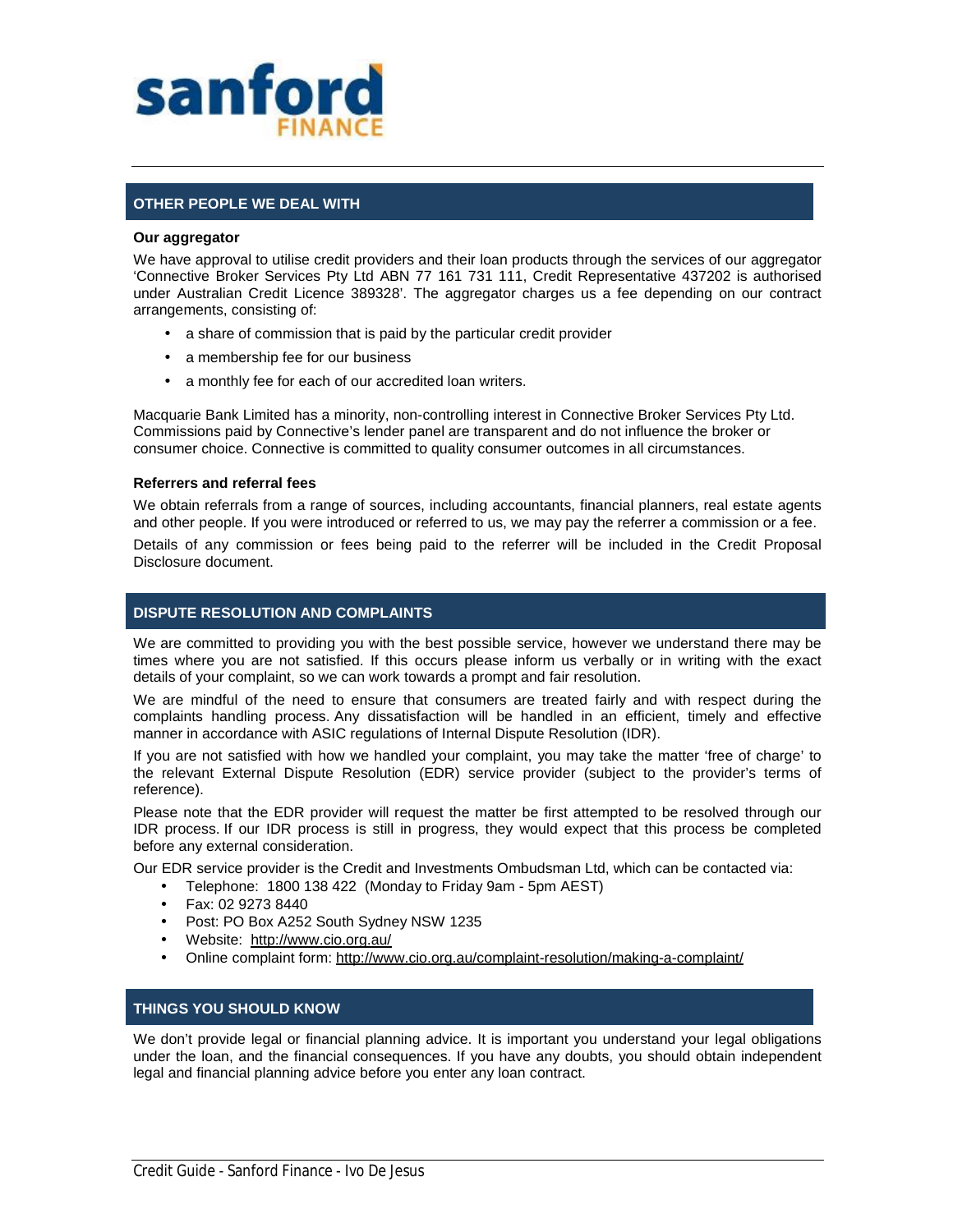

# **PRIVACY STATEMENT**

We are committed to protecting the privacy of your personal information. Our Privacy Policy governs how we collect, handle, use and disclose your personal information. It also deals with how you can access the personal information we hold about you, ask us to correct it, or make a privacy related complaint.

This policy explains how we respect your right to privacy in accordance with the Australian Privacy Principles contained in the Privacy Act (Cth).

## **What information do we collect and how do we use it?**

We will collect personal information when we do business with you. This may include a broad range of information from your name, address and contact details to other information about your qualifications, employment history and financial information.

If you choose not to supply any of the information we request, our ability to assist you may be limited.

- We will use your personal information:
	- § to conduct our business
	- § to manage our business relationships with you and with others, including our Credit Providers
	- § to complete a transaction on your behalf
	- § to provide you with information about our products and services.

From time to time, we will use your contact details to send you direct marketing communications including offers, updates and newsletters that are relevant to the services we provide. We may do so by mail or electronically unless you tell us that you do not wish to receive electronic communications.

You can unsubscribe by notifying us and we will no longer send information to you.

## **How do we hold and protect your information?**

We strive to maintain the relevance, accuracy, completeness and currency of the personal information we hold and to protect its privacy and security. We keep personal information only for as long as is reasonably necessary for the purpose for which it was collected or to comply with any applicable legal or ethical reporting or document retention requirements.

We hold the information we collect from you on our secure database. In some cases, your file is archived and sent to an external data storage provider for a period of time. We only use storage providers who are also regulated by the Privacy Act.

We take all reasonable steps to protect your personal information from misuse, interference, loss, unauthorised access, modification or exposure. Access to your information is restricted to those employees whose job requires that information. Access to our premises and computer systems is restricted through locks, password protection, internet firewalls and routers.

We will take reasonable steps to destroy or de-identify your personal information when your personal information is no longer required for our business functions.

## **Will we disclose the information we collect to anyone?**

We do not sell, trade or rent client lists or personal information to any third party. We will disclose personal information about you to our credit providers and agents where it relates to our credit assistance.

In all cases we will only disclose that information that is strictly required, and take all reasonable steps to ensure that your personal information is handled in accordance with the Australian Privacy Principles.

Otherwise, we will not disclose personal information unless you consent, we are required to do so by law or under some unusual other circumstances which the Privacy Act permits.

#### **How can you access, update or correct the information we are holding?**

If you believe that we are holding inaccurate, incomplete, irrelevant or out of date data about you, you may ask us to correct it. You can make a request for access to or correction of your personal information by contacting us anytime.

In some limited circumstances we may need to refuse access to your information or refuse a request for correction. If this is the case, we will advise you as soon as possible after your request and provide you with our reasons for the refusal.